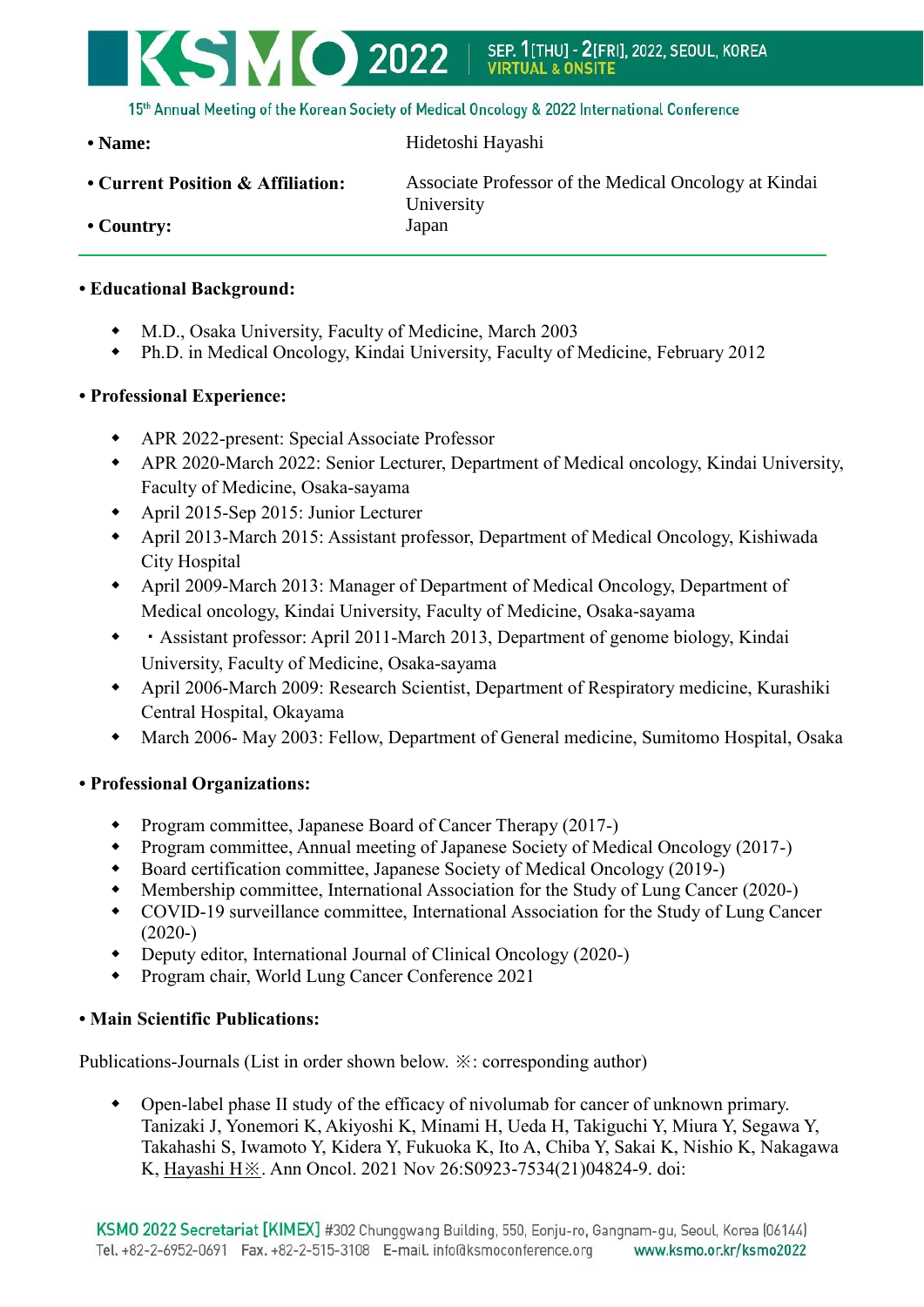# **SMO 2022** | SEP. 1[THU] - 2[FRI], 2022, SEOUL, KOREA

15th Annual Meeting of the Korean Society of Medical Oncology & 2022 International Conference

10.1016/j.annonc.2021.11.009. Online ahead of print.

- Efficacy and Safety of Patritumab Deruxtecan (HER3-DXd) in EGFR Inhibitor-Resistant, EGFR-Mutated Non-Small Cell Lung Cancer. Jänne PA, Baik C, Su WC, Johnson ML, Hayashi H, Nishio M, Kim DW, Koczywas M, Gold KA, Steuer CE, Murakami H, Yang JC, Kim SW, Vigliotti M, Shi R, Qi Z, Qiu Y, Zhao L, Sternberg D, Yu C, Yu HA. Cancer Discovery. 2022 Jan;12(1):74-89. doi: 10.1158/2159-8290.CD-21-0715. Epub 2021 Sep 21.
- A Randomized Phase 2 Study Comparing Nivolumab with Carboplatin-Pemetrexed for EGFR-Mutated NSCLC with Resistance to EGFR Tyrosine Kinase Inhibitors (WJOG8515L). Hayashi H※, Sugawara S, Fukuda Y, Fujimoto D, Miura S, Ota K, Ozawa Y, Hara S, Tanizaki J, Azuma K, Omori S, Tachihara M, Nishino K, Bessho A, Chiba Y, Haratani K, Sakai K, Nishio K, Yamamoto N, Nakagawa K. Clin Cancer Res. 2021 Dec 17:clincanres.3194.2021. doi: 10.1158/1078-0432.CCR-21-3194. Online ahead of print.
- MARIPOSA: phase 3 study of first-line amivantamab + lazertinib versus osimertinib in EGFR-mutant non-small cell lung cancer. Cho BC, Felip E, Hayashi H, Thomas M, Lu S, Besse B, Sun T, Martinez M, Sethi SN, Shreeve SM, Spira AI. Future Oncol. 2021 Dec 16. doi: 10.2217/fon-2021-0923. Online ahead of print.
- Phase III Clinical Trial for the Combination of Erlotinib Plus Ramucirumab Compared With Osimertinib in Previously Untreated Advanced or Recurrent Non-Small Cell Lung Cancer Positive for the L858R Mutation of EGFR: REVOL858R (WJOG14420L). Haratake N, Hayashi H※, Shimokawa M, Nakano Y, Azuma K, Oki M, Ota K, Yoshioka H, Sakamoto T, Yamamoto N, Nakagawa K, Seto T. Clin Lung Cancer. 2021 Oct 24:S1525-7304(21)00270-9. doi: 10.1016/j.cllc.2021.10.007. Online ahead of print.
- Overall Treatment Strategy for Patients With Metastatic NSCLC With Activating EGFR Mutations. Hayashi H※, Nadal E, Gray JE, Ardizzoni A, Caria N, Puri T, Grohe C. Clin Lung Cancer. 2021 Oct 25:S1525-7304(21)00273-4. doi: 10.1016/j.cllc.2021.10.009. Online ahead of print.
- Nintedanib promotes antitumour immunity and shows antitumour activity in combination with PD-1 blockade in mice: potential role of cancer-associated fibroblasts. Kato R, Haratani K, Hayashi H※, Sakai K, Sakai H, Kawakami H, Tanaka K, Takeda M, Yonesaka K, Nishio K, Nakagawa K. Br J Cancer. 2020 Dec 10. doi: 10.1038/s41416-020-01201
- Site-Specific and Targeted Therapy Based on Molecular Profiling by Next-Generation Sequencing for Cancer of Unknown Primary Site: A Nonrandomized Phase 2 Clinical Trial. Hayashi H※, Takiguchi Y, Minami H, Akiyoshi K, Segawa Y, Ueda H, Iwamoto Y, Kondoh C, Matsumoto K, Takahashi S, Yasui H, Sawa T, Onozawa Y, Chiba Y, Togashi Y, Fujita Y, Sakai K, Tomida S, Nishio K, Nakagawa K. JAMA Oncology. 2020 Oct 15:e204643.
- Impact of EGFR-TKI Treatment on the Tumor Immune Microenvironment in EGFR Mutation–Positive Non–Small Cell Lung Cancer K Isomoto, K Haratani, H Hayashi※, S Shimizu, S Tomida, T Niwa, T Yokoyama, Y Fukuda, Y Chiba, R Kato, J Tanizaki, K Tanaka, M Takeda, T Ogura, T Ishida, A Ito, K Nakagawa Clinical Cancer Research.. 2020 Apr 15;26(8):2037-2046